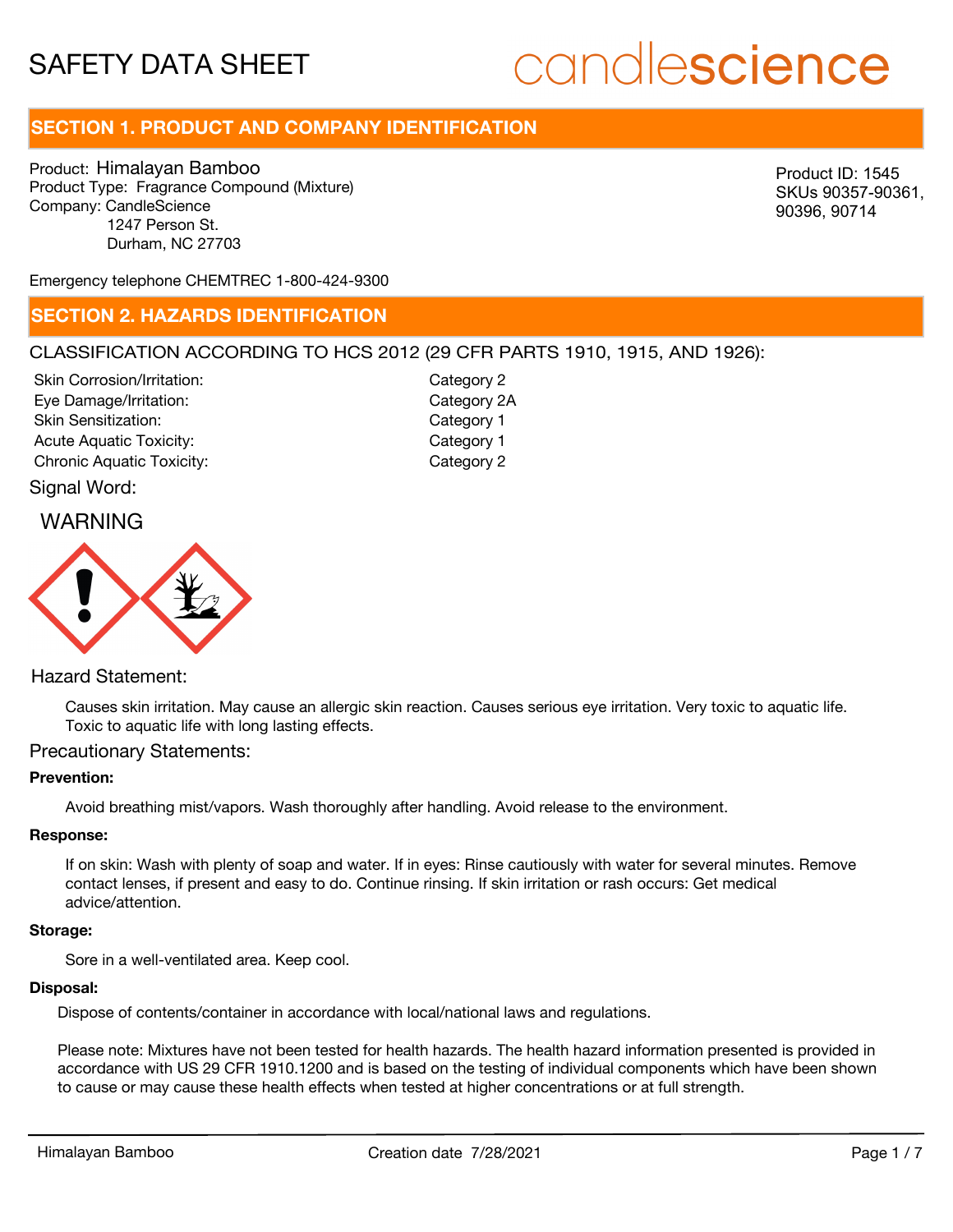# candlescience

# **SECTION 3. COMPOSITION/INFORMATION ON INGREDIENT**

| Hazardous components                          | CAS No.    | Weight %   |
|-----------------------------------------------|------------|------------|
| Hexyl cinnamic aldehyde                       | 101-86-0   | $30 - 40$  |
| Benzyl salicylate                             | 118-58-1   | $15 - 20$  |
| Linalyl acetate                               | 115-95-7   | $10 - 15$  |
| Linalool                                      | 78-70-6    | $8 - 10$   |
| Hexyl salicylate                              | 6259-76-3  | $1 - 3$    |
| 2-Phenoxyethanol                              | 122-99-6   | $1 - 3$    |
| 2-Methyl-3-(p-isopropylphenyl)propionaldehyde | 103-95-7   | $\le$ <1.0 |
| 4-Methyl-3-decen-5-ol                         | 81782-77-6 | $\leq 0.5$ |
| dl-Limonene                                   | 138-86-3   | $\leq 0.5$ |
| 2,4-dimethylcyclohex-3-ene-1-carbaldehyde     | 68039-49-6 | $\leq 0.5$ |
| 2,6-Dimethylhept-5-enal                       | 106-72-9   | $\leq 0.5$ |

### **SECTION 4. FIRST AID MEASURES**

#### Inhalation:

In the event of exposure to vapors, immediately remove from the area to a fresh air environment.

#### Skin contact:

Remove contaminated clothes. Wash skin with large volumes of water. If irritation persists, or any sign of tissue damage is apparent, obtain medical advice immediately.

#### Eye contact:

In the event of contact with the eyes, irrigate with water for at least 15 minutes; obtain medical advice if irritation persists.

#### Ingestion:

In the event of accidental ingestion, rinse mouth with water. Give up to one tumbler (half pint) of milk or water. Obtain medical advise immediately. Do not induce vomiting.

#### Most important symptoms:

No information available.

#### Indication of immediate medical attention:

Treat symptomatically.

#### General information:

As in all cases of potential poisoning, obtain medical advice immediately.

### **SECTION 5. FIREFIGHTING MEASURES**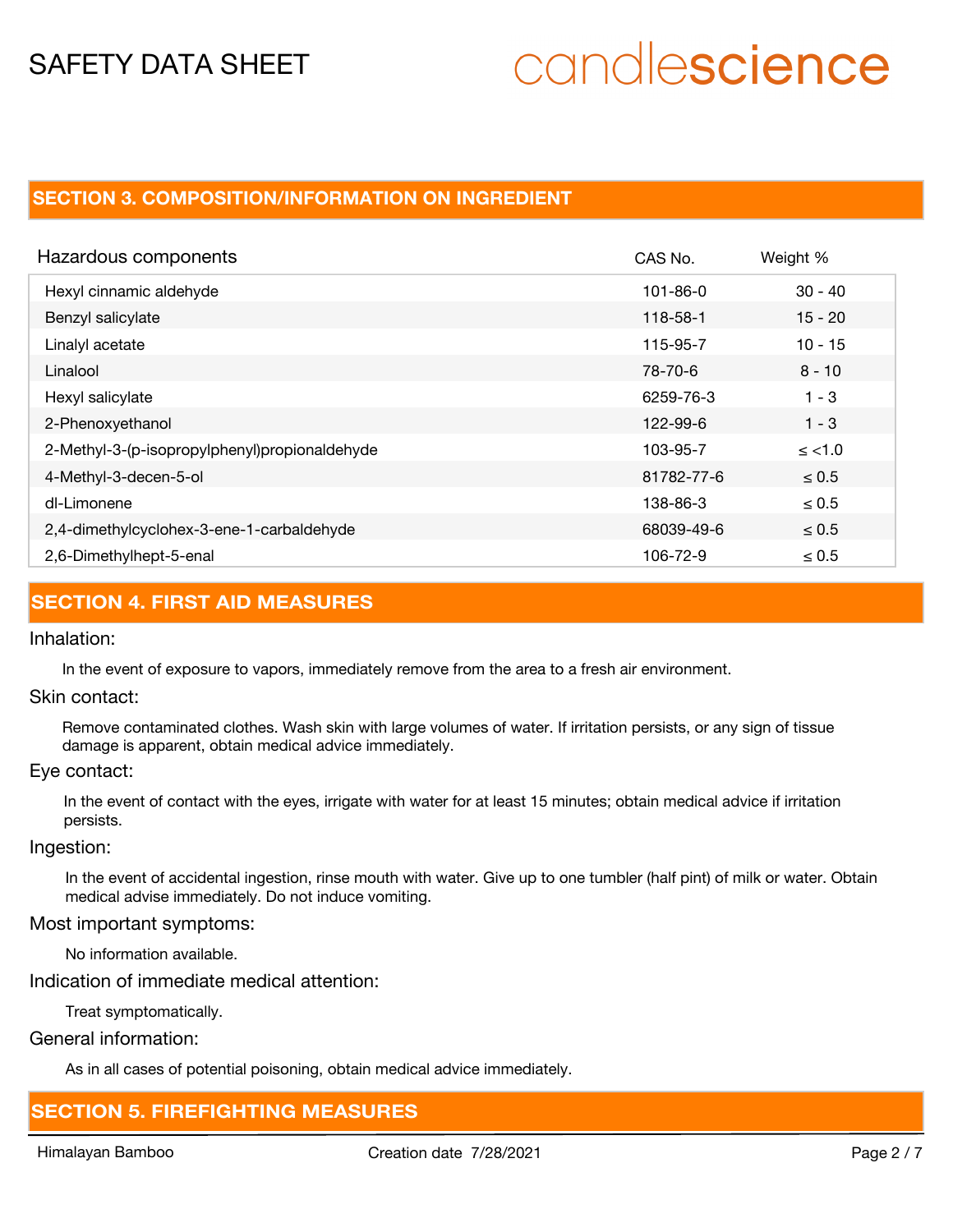# candlescience

## Suitable extinguishing media:

Foam, carbon dioxide, or dry chemical.

#### Unsuitable extinguishing media:

Avoid use of water in extinguishing fires.

#### Specific hazards:

During fire, gases hazardous to health may be formed. Do not allow run-off from fire fighting to enter drains or water courses.

#### Special fire fighting procedures:

Wear self-contained breathing apparatus for firefighting. Move containers from fire area if it can be done safely. Use water spray jet to protect personnel and to cool endangered containers.

# **SECTION 6. ACCIDENTAL RELEASE MEASURES**

#### Personal precautions, protective equipment and emergency procedures:

Evacuate personnel to safe areas. Remove all sources of ignition. Ensure adequate ventilation. Keep people away from and upwind of spill/leak. Wear appropriate protective equipment and clothing during clean-up.

#### Environmental precautions:

Do not allow to enter into soil/subsoil. Do not allow to enter into surface water or drains. Dispose of in accordance with local regulations. Local authorities should be advised if significant spillage cannot be contained.

#### Methods and materials for containment and cleaning up:

Soak up with inert absorbent material (e.g. sand, silica gel, vermiculite). Keep in suitable and closed containers for disposal. Clean contaminated floors and objects thoroughly while observing environmental regulations.

## **SECTION 7. HANDLING AND STORAGE**

#### Precautions for safe handling:

Avoid contact with skin and eyes. Avoid prolonged inhalation of vapors. Wash hands and other exposed areas with mild soap and water before eating, drinking or smoking and when leaving work. Handle in accordance with good industrial hygiene and safety practices.

#### Conditions for safe storage, including any incompatibilities:

Store in tightly closed and upright container in a cool, dry, ventilated area. Store away from light, heat, and sources of ignition.

## **SECTION 8. EXPOSURE CONTROLS/PERSONAL PROTECTION**

#### Exposure Guidelines:

### Appropriate Engineering Controls:

#### **Ventilation:**

Use engineering controls to maintain airborne levels below exposure limit requirements or guidelines. If there are no applicable exposure limit requirements or guidelines, use only with adequate ventilation. Local exhaust ventilation may be necessary for some operations.

#### Personal Protective Equipment:

#### **Eye protection:**

Ensure that eyewash stations and safety showers are close to the workstation location. Chemical resistant goggles must be worn.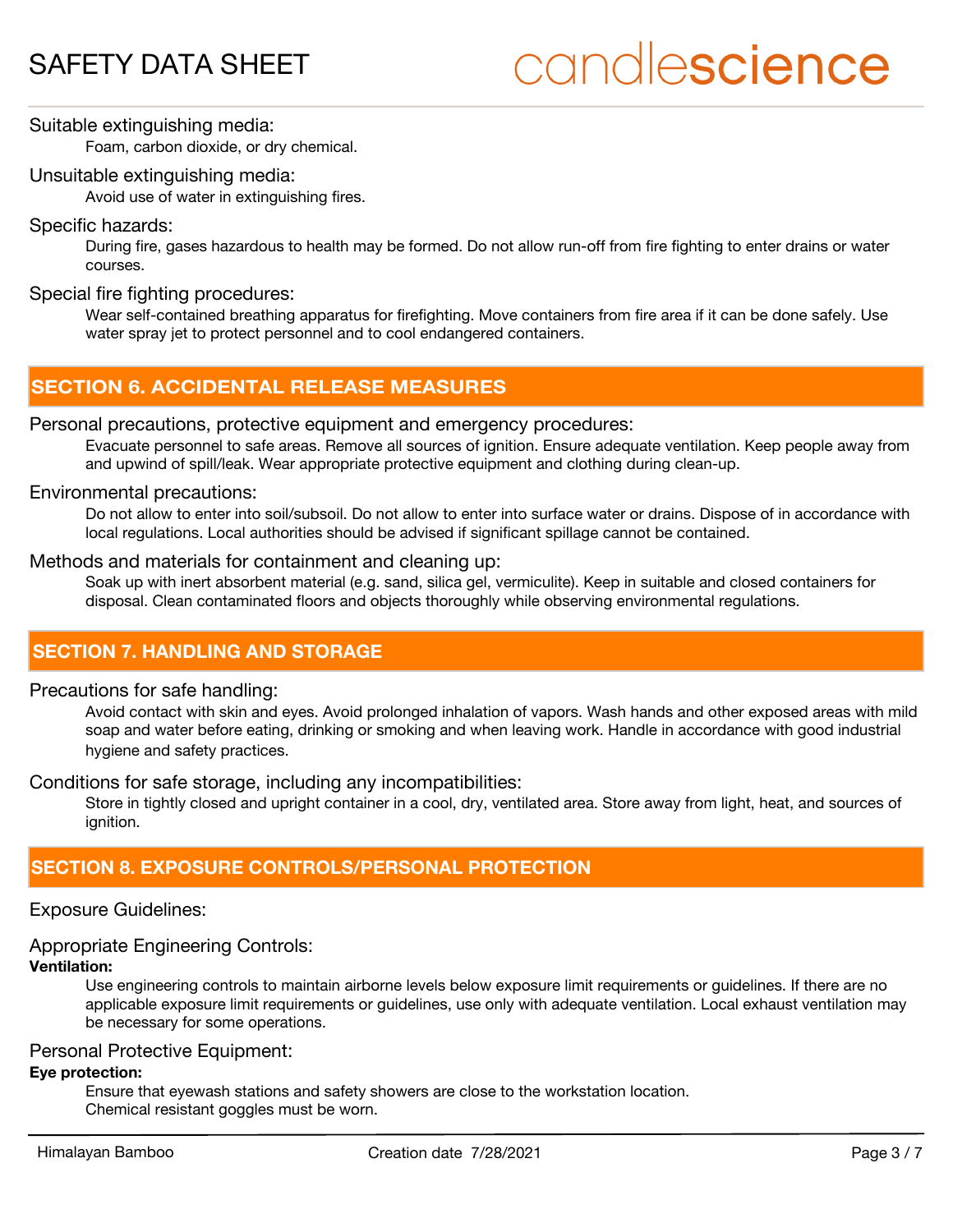# candlescience

#### **Hand protection:**

Wear chemical resistant gloves suitable for this material as determined by a hazard assessment. Gloves should be discarded and replaced if there is any indication of degradation or chemical breakthrough.

#### **Skin and body protection:**

Wear protective clothing suitable for this material as determined by a hazard assessment.

#### **Respiratory protection:**

Respiratory protection should be worn when workplace exposures exceed exposure limit requirements or guidelines. If there are no applicable exposure limits or guidelines, use an approved respirator where there is a potential for adverse effects, including but not limited to respiratory irritation or odor, where indicated or required by the exposure assessment. Selection of air-purifying or positive-pressure supplied air will depend on the results of the exposure assessment which includes an evaluation of the specific operations and the actual or potential airborne concentrations. The type of cartridge or filter to be used must be selected and approved for the chemical, class, or classes of chemicals likely to be encountered in the workplace. For emergency conditions, use an approved positive-pressure self-contained breathing apparatus.

#### **General hygiene considerations:**

Handle in accordance with good industrial hygiene and safety practice. Remove contaminated clothing and protective equipment before entering eating areas. Wash hands before breaks and immediately after handling the product.

### **SECTION 9. PHYSICAL AND CHEMICAL PROPERTIES**

| Appearance:                                          | Liquid                       |  |
|------------------------------------------------------|------------------------------|--|
| Color:                                               | N/A                          |  |
| Odor:                                                | Characteristic               |  |
| Odor threshold:                                      | N/A                          |  |
| pH:                                                  | N/A                          |  |
| Melting point:                                       | N/A                          |  |
| Boiling point:                                       | $>40^{\circ}$ C              |  |
| Flashpoint:                                          | 99 °C<br>$\mathsf{P}$<br>210 |  |
| Evaporation Rate (Butyl Acetate = 1): $N/A$          |                              |  |
| Flammability (solid, gas):                           | N/A                          |  |
| Upper lower flammability or explosive limits:<br>N/A |                              |  |
| Vapor density (Air=1):                               | N/A                          |  |
| Vapor pressure:                                      | 0.1 mm Hg @20°C              |  |
| Specific gravity (H2O=1):                            | $0.975 - 0.985$              |  |
| Solubility in water:                                 | N/A                          |  |
| Solubility in other solvents:                        | N/A                          |  |
| Partition coefficient: n-octanol/water:              | N/A                          |  |
| Auto-ignition temperature:                           | N/A                          |  |
| Decomposition temperature:                           | N/A                          |  |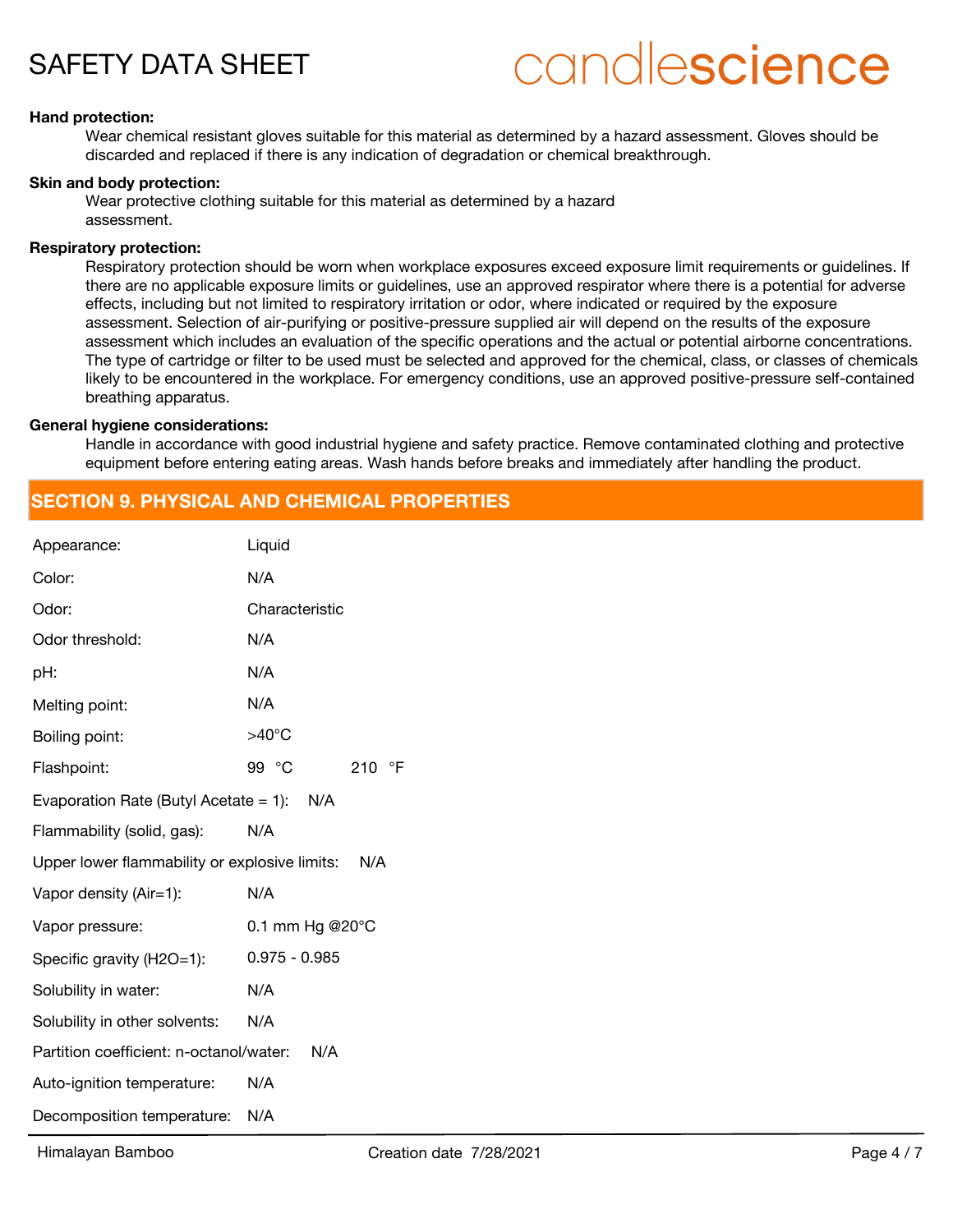# candlescience

| Kinematic viscosity:  | N/A           |
|-----------------------|---------------|
| Dynamic viscosity:    | N/A           |
| Explosive properties: | N/A           |
| Oxidizing properties: | N/A           |
| Refractive index:     | 1.504 - 1.510 |

# **SECTION 10. STABILITY AND REACTIVITY**

#### **Chemical stability:**

The product is stable and non-reactive under normal conditions of use, storage and transport.

#### **Possibility of hazardous reactions:**

Material is stable under normal conditions.

#### **Conditions to avoid:**

Heat, flames and sparks. Temperature extremes and direct sunlight.

#### **Incompatible materials:**

Strong oxidizing agents. Strong acids. Strong Bases.

#### **Hazardous decomposition products:**

No hazardous decomposition products are known.

## **SECTION 11. TOXICOLOGICAL INFORMATION**

#### **Acute oral toxicity:**

>2000 mg/kg

### **Acute dermal toxicity:**

N/A

#### **Acute inhalation toxicity:**

N/A

#### **Skin corrosion/irritation:**

May cause skin irritation

#### **Serious eye damage/eye irritation:**

May cause serious eye irritation

#### **Respiratory or skin sensitization:**

May cause an allergic skin reaction

#### **Mutagenicity:**

N/A

#### **Reproductive toxicity:**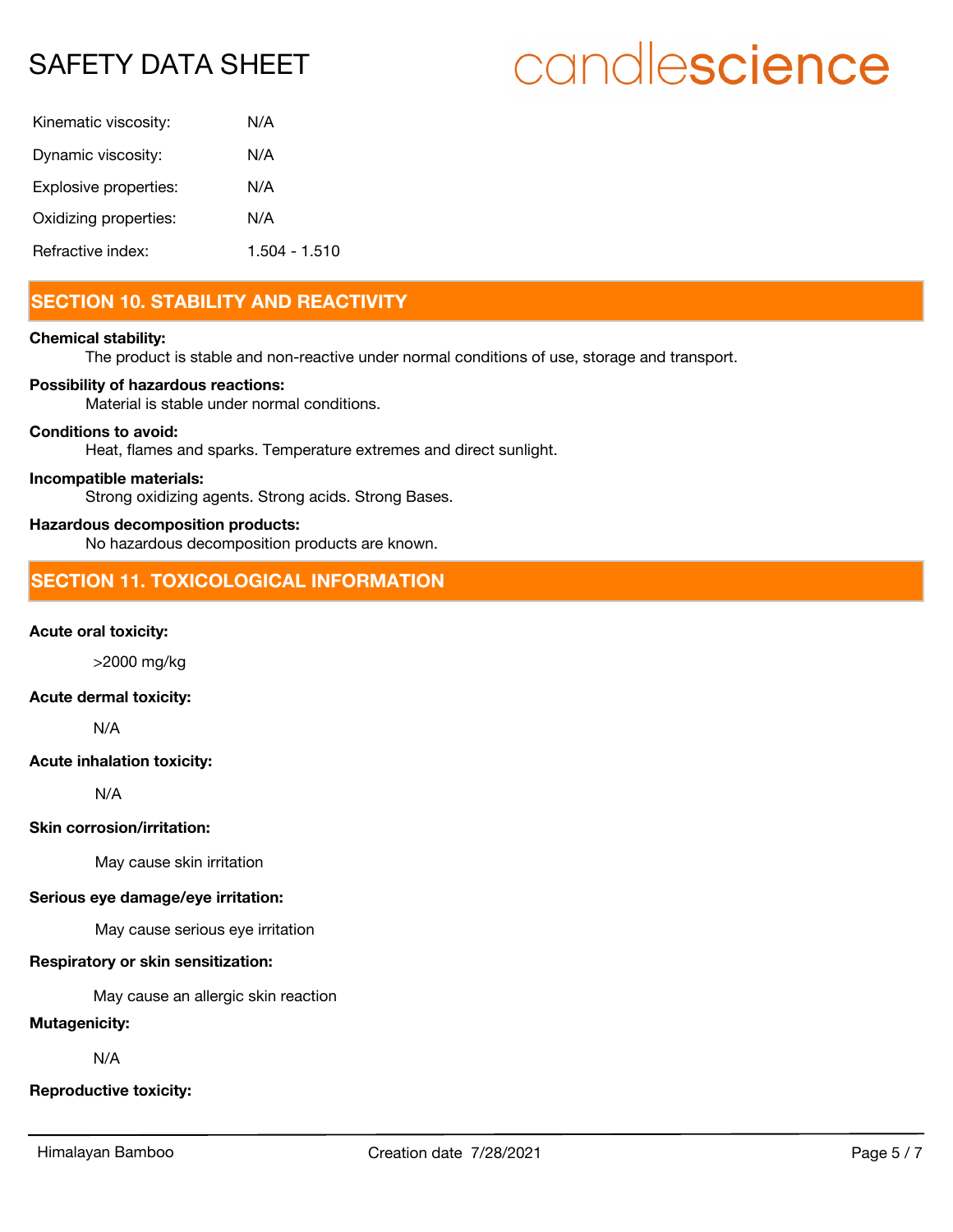# candlescience

N/A

#### **Carcinogenicity:**

#### N/A

Please note: Mixtures have not been tested for health hazards. The health hazard information presented is provided in accordance with US 29 CFR 1910.1200 and is based on the testing of individual components which have been shown to cause or may cause these health effects when tested at higher concentrations or at full strength.

# **SECTION 12. ECOLOGICAL INFORMATION**

#### **Ecotoxicity:**

Harmful to aquatic life with long lasting effects

#### **Persistence and Degradability:**

N/A

#### **Bioaccumulation:**

N/A

#### **Other Adverse Effects:**

N/A

# **SECTION 13. DISPOSAL CONSIDERATIONS**

#### **Disposal instructions:**

Collect and reclaim or dispose in sealed containers at licensed waste disposal site. Do not allow this material to drain into sewers/water supplies. Do not contaminate ponds, waterways or ditches with chemical or used container. Dispose of contents/container in accordance with local/regional/national/international regulations.

#### **Local disposal regulations:**

Dispose in accordance with all applicable regulations.

#### **Hazardous waste code:**

The waste code should be assigned in discussion between the user, the producer and the waste disposal company.

#### **Waste from residues/unused products:**

Dispose of in accordance with local regulations. Empty containers or liners may retain some product residues. This material and its container must be disposed of in a safe manner.

#### **Contaminated packaging:**

Since emptied containers may retain product residue, follow label warnings even after container is emptied. Empty containers should be taken to an approved waste handling site for recycling or disposal.

| <b>SECTION 14. TRANSPORT INFORMATION</b> |                                                                                 |            |  |
|------------------------------------------|---------------------------------------------------------------------------------|------------|--|
| <b>IATA UN Number:</b>                   | 3028                                                                            |            |  |
| <b>IATA UN Proper Shipping Name:</b>     | Environmentally hazardous substance, liquid, n.o.s. (HEXYLCINNAMIC<br>ALDEHYDE) |            |  |
| <b>IATA Transport Hazard Class:</b>      | 9                                                                               |            |  |
| <b>IATA Packing group:</b>               | Ш                                                                               |            |  |
| <b>IATA Environmental Hazards:</b>       | Hazardous to the environment                                                    |            |  |
| Himalayan Bamboo                         | Creation date 7/28/2021                                                         | Page $6/7$ |  |